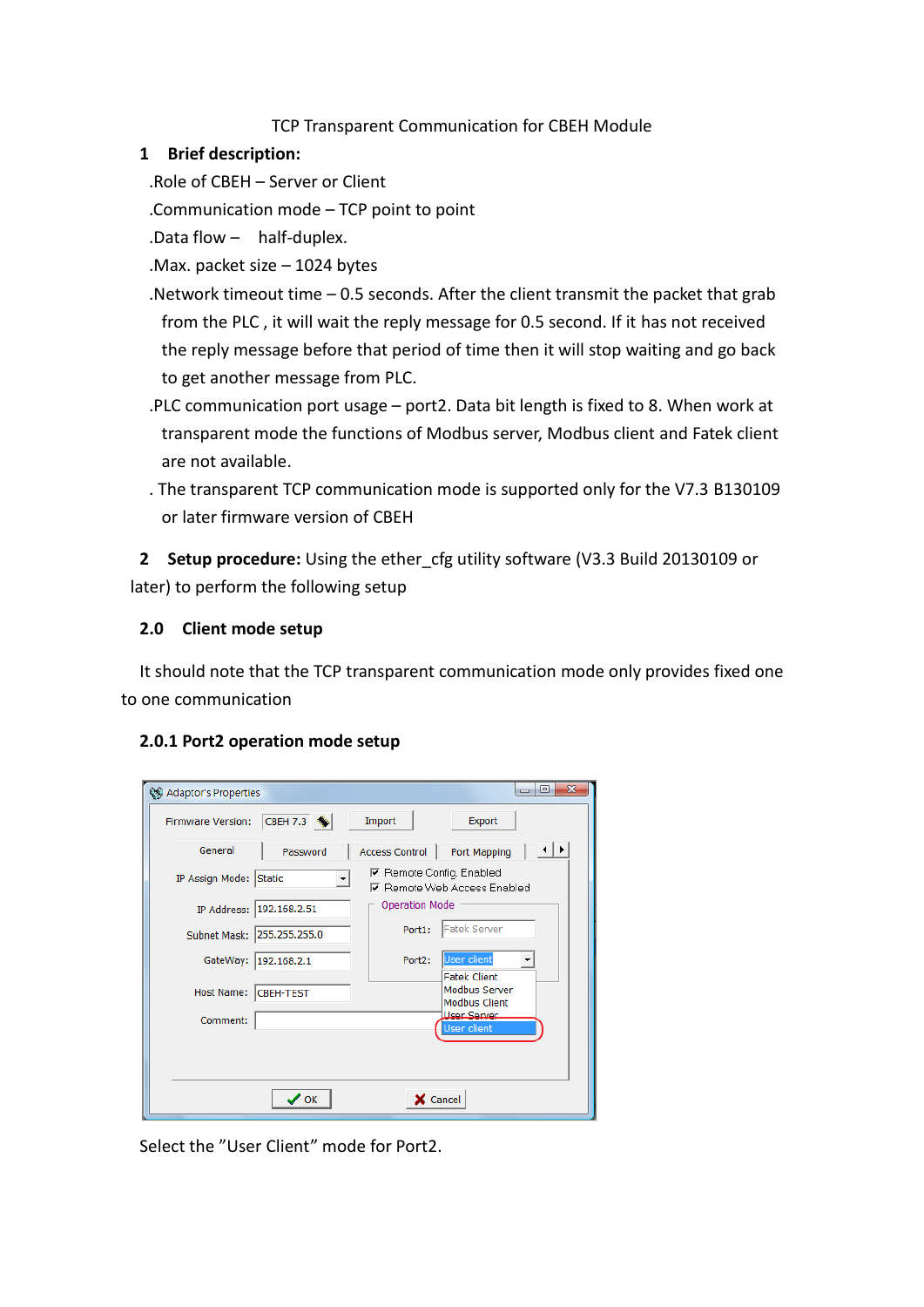#### **2.0.2 Remote server IP and service port number setup**

|                                                            | <b>QQ</b> Adaptor's Properties |                                   |           |                     | $\mathbf{x}$<br>I o<br>$\Box$ |  |  |
|------------------------------------------------------------|--------------------------------|-----------------------------------|-----------|---------------------|-------------------------------|--|--|
| CBEH 7.3 %<br>Import<br>Export<br><b>Firmware Version:</b> |                                |                                   |           |                     |                               |  |  |
|                                                            | General                        | Password<br><b>Access Control</b> |           | <b>Port Mapping</b> | ⊣⊧⊧                           |  |  |
|                                                            | Remote<br>Local                |                                   |           |                     |                               |  |  |
|                                                            | Station #                      | <b>IP Address</b>                 | Station # | Port#               |                               |  |  |
|                                                            |                                | 192.168.2.3                       |           | 2000                |                               |  |  |
|                                                            |                                |                                   |           |                     |                               |  |  |
|                                                            |                                |                                   |           |                     |                               |  |  |
|                                                            |                                |                                   |           |                     |                               |  |  |
|                                                            |                                |                                   |           |                     |                               |  |  |
|                                                            |                                |                                   |           |                     |                               |  |  |
|                                                            |                                |                                   |           |                     |                               |  |  |
|                                                            |                                |                                   |           |                     |                               |  |  |
|                                                            |                                |                                   |           |                     |                               |  |  |
| X Cancel<br>$\checkmark$ ok                                |                                |                                   |           |                     |                               |  |  |

Please add one mapped data entry in **Port Mapping** tab. It is shown in above example that the remote IP is set to 192.168.2.3 and service TCP port number is set to 2000.

## **2.0.3 Application program for client mode**

The client mode application should use the CLINK(Function 151) mode 1 function in the ladder program to transmit then receive the data packet. The utilization of the CLINK function block is identical with normal serial port communication but with the additional step described at above section(2.0.2) to setup the remote site IP and service port number.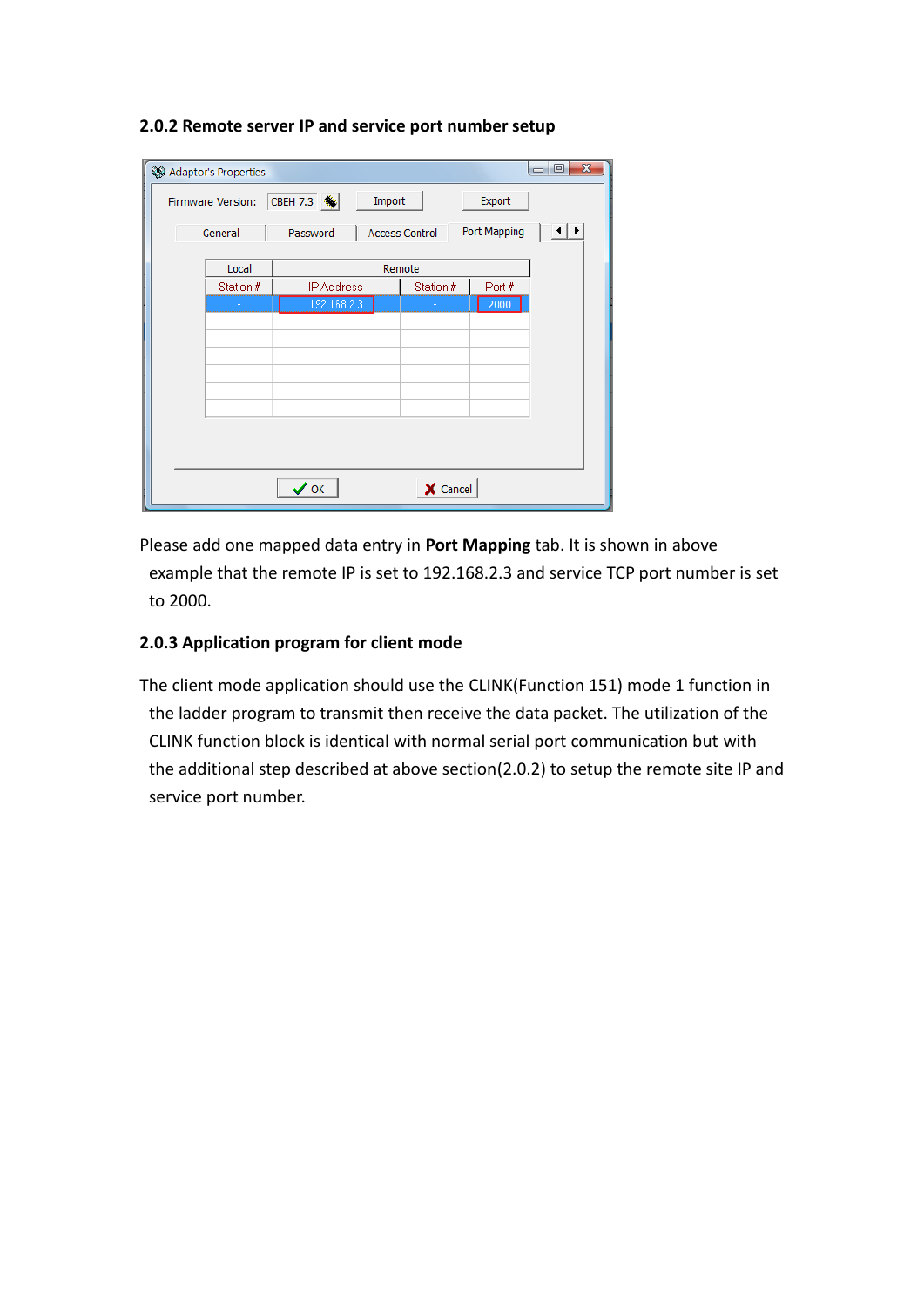## **3.0 Server Mode Setup**

# **3.0.1 Port2 operation mode setup**

| ©® Adaptor's Properties                | $\mathbf{x}$<br>$\Box$<br>$\Box$                             |
|----------------------------------------|--------------------------------------------------------------|
| CBEH 7.3 %<br><b>Firmware Version:</b> | Import<br>Export                                             |
| General<br>Password                    | $E \cdot$<br>Service Ports<br>Access Control                 |
| IP Assign Mode: Static                 | Remote Config. Enabled<br><b>▽</b> Remote Web Access Enabled |
| IP Address: 192.168.2.3                | <b>Operation Mode</b>                                        |
| 255.255.255.0<br>Subnet Mask:          | Fatek Server<br>Port1:                                       |
| GateWay:<br>192.168.2.1                | User Server<br>Port2:                                        |
| Host Name:<br><b>CBEH</b>              |                                                              |
| Comment:                               |                                                              |
|                                        |                                                              |
|                                        |                                                              |
| $\boldsymbol{\mathcal{S}}$ ok          | Cance                                                        |

Set the port2 operation mode to "User Server"

# **3.0.2 Service port setup**

| $\mathbf{x}$<br>▣<br><b>QQ</b> Adaptor's Properties<br>$\overline{\phantom{a}}$ |                    |                       |                  |                            |  |
|---------------------------------------------------------------------------------|--------------------|-----------------------|------------------|----------------------------|--|
| CBEH 7.3<br>Export<br>Import<br><b>Firmware Version:</b>                        |                    |                       |                  |                            |  |
| General                                                                         | Password           | <b>Access Control</b> | Service Ports    | $E \leftarrow \rightarrow$ |  |
| <b>Fatek Protocol</b>                                                           |                    |                       |                  |                            |  |
|                                                                                 | Major Port: 500    |                       |                  |                            |  |
| Secondary Port:                                                                 | 500                |                       |                  |                            |  |
| <b>Http Protocol</b>                                                            |                    | User Protocol         |                  |                            |  |
| Major Port: 80                                                                  |                    |                       | Major Port: 2000 |                            |  |
|                                                                                 | Secondary Port: 80 |                       |                  |                            |  |
|                                                                                 |                    |                       |                  |                            |  |
|                                                                                 | $\vee$ ok          | X Cancel              |                  |                            |  |

Locate the Service Ports tab and setup the service port number in the field of Major Port of User Protocol